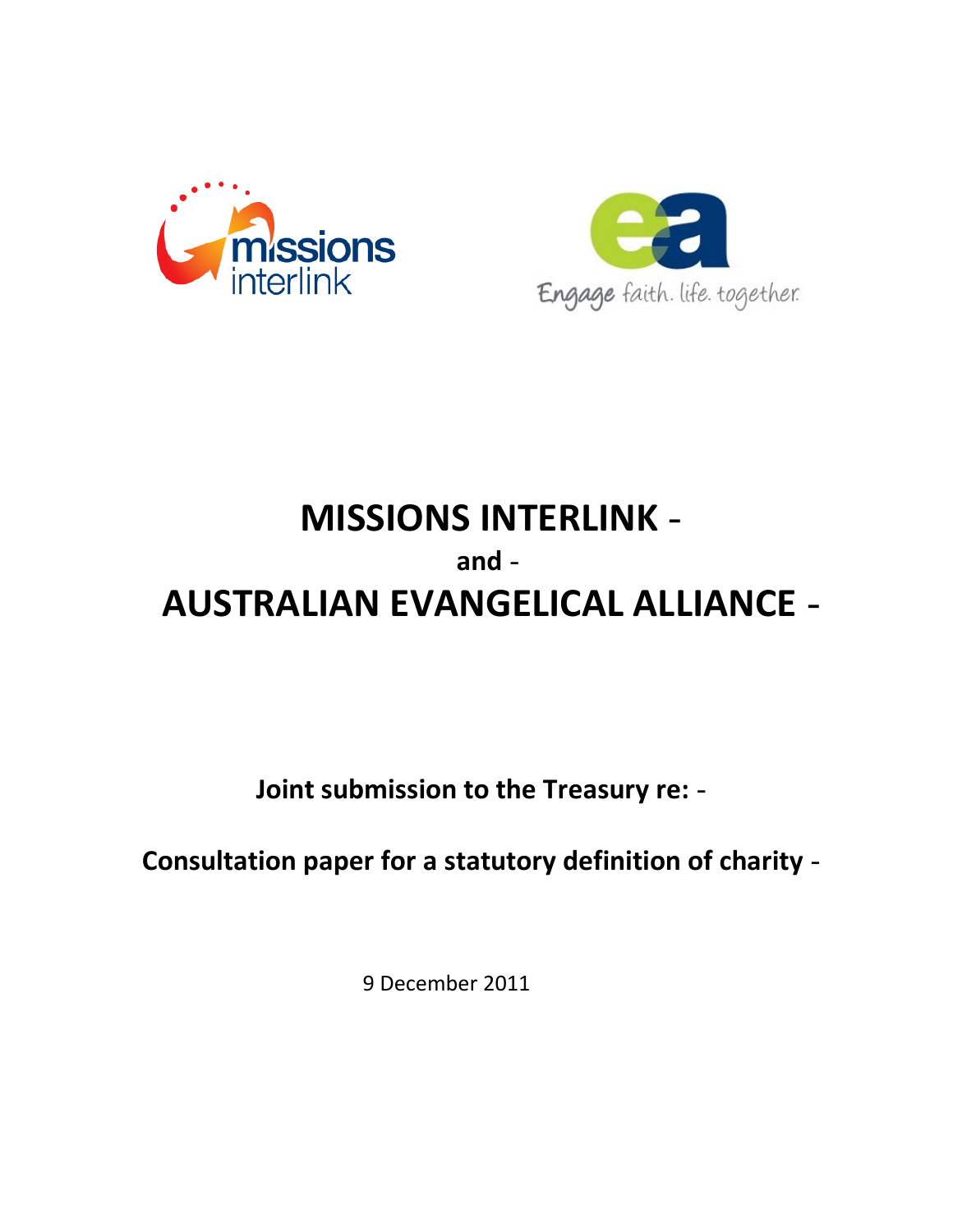



 Philanthropy and Exemptions Unit The Treasury Langton Crescent PARKES ACT 2600 Manager Email: nfpreform@treasury.gov.au

9 December 2011

# Submission re: Consultation paper for a statutory definition of charity

## Dear Sir/Madam

 Missions Interlink and the Australian Evangelical Alliance welcome the opportunity to respond to the Treasury's consultation paper on the proposed introduction of a statutory definition of 'charity'.

 While we commend the Government in seeking to provide greater certainty and clarity as to what is considered charitable, we have concerns that some of the proposals in the consultation paper may in fact be difficult and costly to administer, reduce clarity and lead to controversial determinations.

#### Missions Interlink

 Missions Interlink is a network of 167 Australian mission organisations that exists to link, support and train those who are involved in cross-cultural missions. Missions Interlink is not a mission agency and it doesn't send anyone overseas. It is the peak body representing cross-cultural mission organisations within Australia. All of Missions Interlink's Members are currently Tax Concession Charities and some are public benevolent institutions with DGR status.

#### Australian Evangelical Alliance

 The Australian Evangelical Alliance (EA) is a fellowship of well over 600 Australian churches, organisations and individuals. Its mission is to serve the Australian Christian community as a catalyst for Christian unity, co-operation and mission.

#### Summary

Our specific concerns in the consultation paper are with the following issues:

- The replacement of 'Dominant' with 'Exclusive' in relation to charitable purposes and activities.
- The removal of a presumption of public benefit for religious organisations.
- Insufficient clarity in how the ACNC will administer the public benefit test.
- Transitional arrangements for existing charities.

We do, however, endorse the clarity provided regarding the charitable status of peak bodies.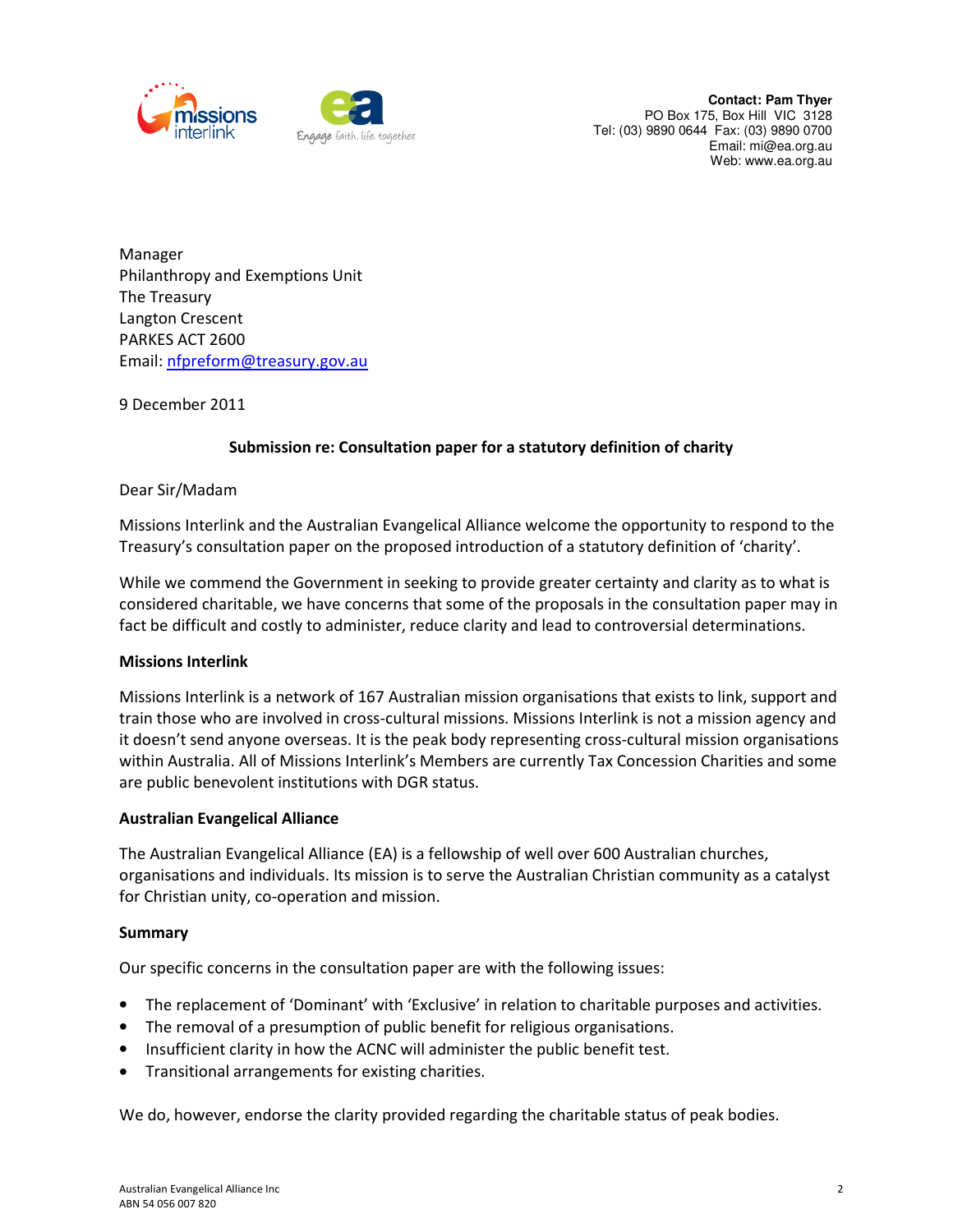# Replacement of 'Dominant' with 'Exclusive' in relation to charitable purposes and activities (Questions 1, 10 & 11)

 We do not agree with the proposal that the purposes of a charity must be exclusively charitable rather than having a dominant purpose that is charitable.

 The Consultation Paper recognises that exclusively charitable purposes would not exclude a charity from having incidental 'non-charitable' activities. However, decisions by the ACNC regarding whether or not activities or purposes are 'incidental' or 'non-charitable' could be difficult to determine and lead to controversy.

 Many charities currently have their purposes defined very broadly in their constitutions and generally no distinction is made between the primary purpose and the accompanying incidental or facilitating purposes. Replacing 'dominant' with 'exclusive' will require many existing charities to revise their constitutions with no resulting benefit. It could also unnecessarily restrict what a charity could do, exposing their governing board to be accused of acting 'ultra vires' their constitution.

## Peak bodies as Charities (Question 2)

 We support the option discussed in the Consultation Paper that the charitable status of peak bodies should be clarified within the statutory definition. We endorse the concept that 'a body which enhance(s) the long term viability of charitable organisations by providing educational mentoring and support services (is) itself a charitable institution'.

## The meaning of 'sufficient section of the general community' (Question 3)

 We have concerns that an entity meeting the statutory definition of a 'charity' must have a purpose that is directed to the benefit of a significant group of people and precludes a purpose that will benefit a group that is numerically negligible. The exception 'unless the limits are incompatible with the nature of the benefit' does not completely allay our concerns and further clarification is needed within the definition.

 Our concern relates to ambiguities around the definitions of a 'sufficient section' and 'numerically negligible', making determination of charity status difficult in some instances, as it is unclear how many people a charity should be seeking to benefit. This could potentially remove charity status from entities that target the needs of a small group, for example assisting a small number of people who are members of a remote aboriginal community, or providing clean water and other community infrastructure improvements to a remote people group which consists of only a small number of families.

 The 'In Australia' exposure draft also cited a religious organisation with 500 participants as an organisation that did not benefit a sufficient section of the community and was therefore not entitled to charitable status. If the ACNC were to follow this lead, then a large majority of Australian churches would not qualify for charitable status. Surely this is not the intention of Treasury or the Australian Government?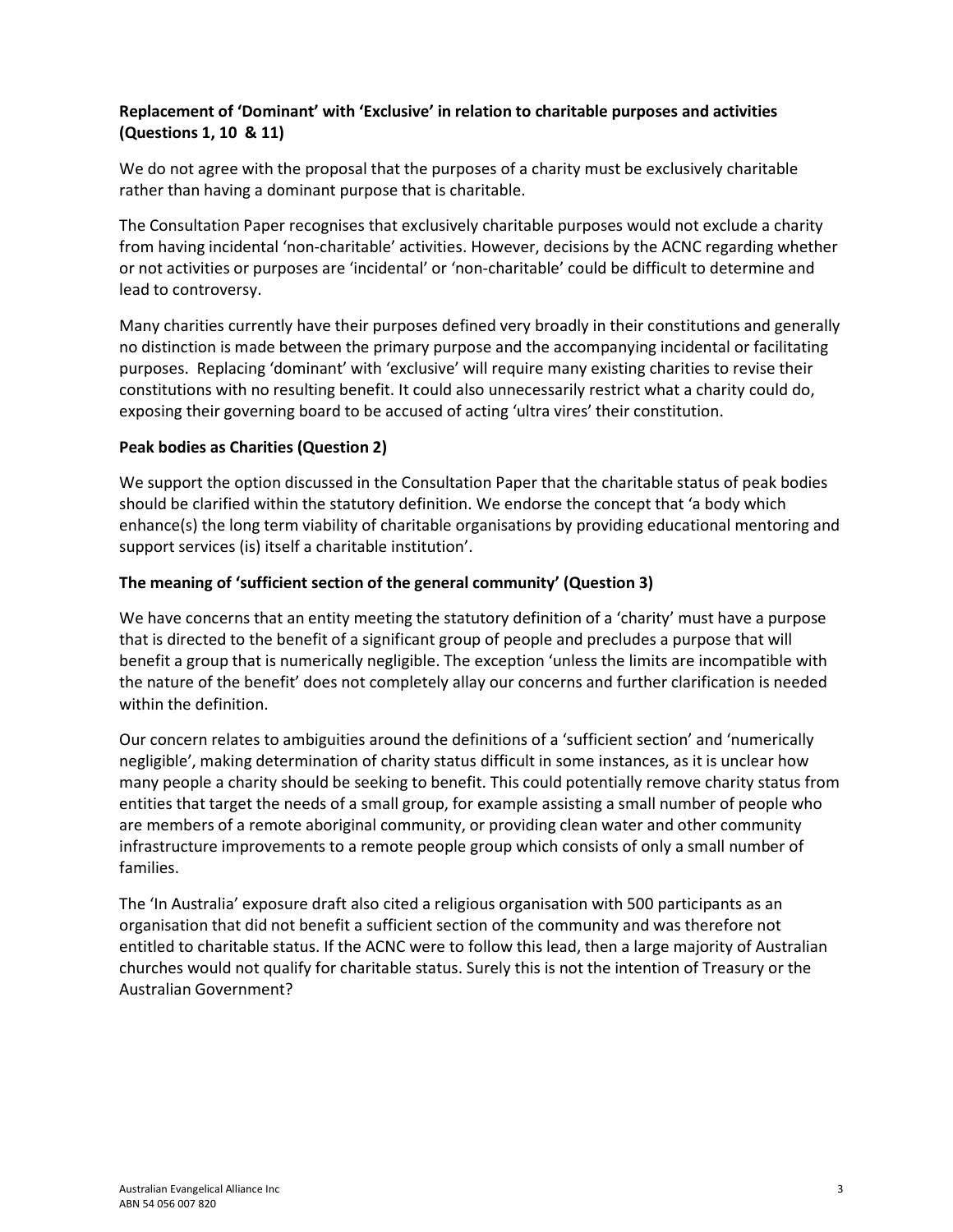# Public Benefit - further clarification (Question 5)

 If the presumption of Public Benefit is removed for religious organizations then there needs to be clear public guidance about how such an organisation sufficiently meets the benefits test. In order to avoid controversy about determinations by the ACNC, additional clarification is needed to demonstrate that it is the benefit, rather than the methods or opinions, of the organisation that is being examined.

#### The removal of Presumption of Public Benefit (Questions 7 & 9)

 We do not accept that the removal of presumption of public benefit from charities established for the advancement of education and religion is justified, because no evidence has been provided to:

- a) Show that the current system hasn't worked well or that there has been widespread abuse of charitable status by such organisations.
- b) Support the claim that overseas experience demonstrates that the removal of a presumption of public benefit has not caused significant issues.

We believe that:

- a) Removing the presumption of public benefit will significantly increase the compliance burden for both the ACNC and charitable organisations because the sector is so diverse and complex. The cost of additional administration required as a result of this change is a very poor use of resources.
- resources.<br>b) The compliance burden will be magnified if charitable organisations are required to demonstrate their public benefit on a regular basis as part of an ACNC review (eg annually or every five years).
- c) Requiring the ACNC to review every educational and religious charity numbering in the hundreds of thousands, to ensure that they are operating for the public benefit, will be a very costly and time-consuming activity that cannot be justified by the low level of risk involved.
- d) Determinations of public benefit by the ACNC could be difficult and controversial. It is clear from recent public discussions that what is for the 'public benefit' and what is not, is very much in the eye of the beholder. Controversial decisions by the ACNC may harm relationships between the Government and the charitable sector and in the end result in a reduction of public benefit.

 In view of a lack of evidence that there has been widespread abuse of charitable status by educational and religious organisations that have not been operating for the public benefit, we propose that:

- a) The presumption of public benefit for educational and religious charities should be retained.
- b) The ACNC should have sufficient powers and resources to investigate cases of charitable organisations that appear to not operate for public benefit, and/or to investigate classes or categories of charitable organisations that are found to be at high risk of not being for the public benefit.
- c) If a presumption of public benefit is to be retained at all, it should apply equally across all charitable purposes except the residual category.